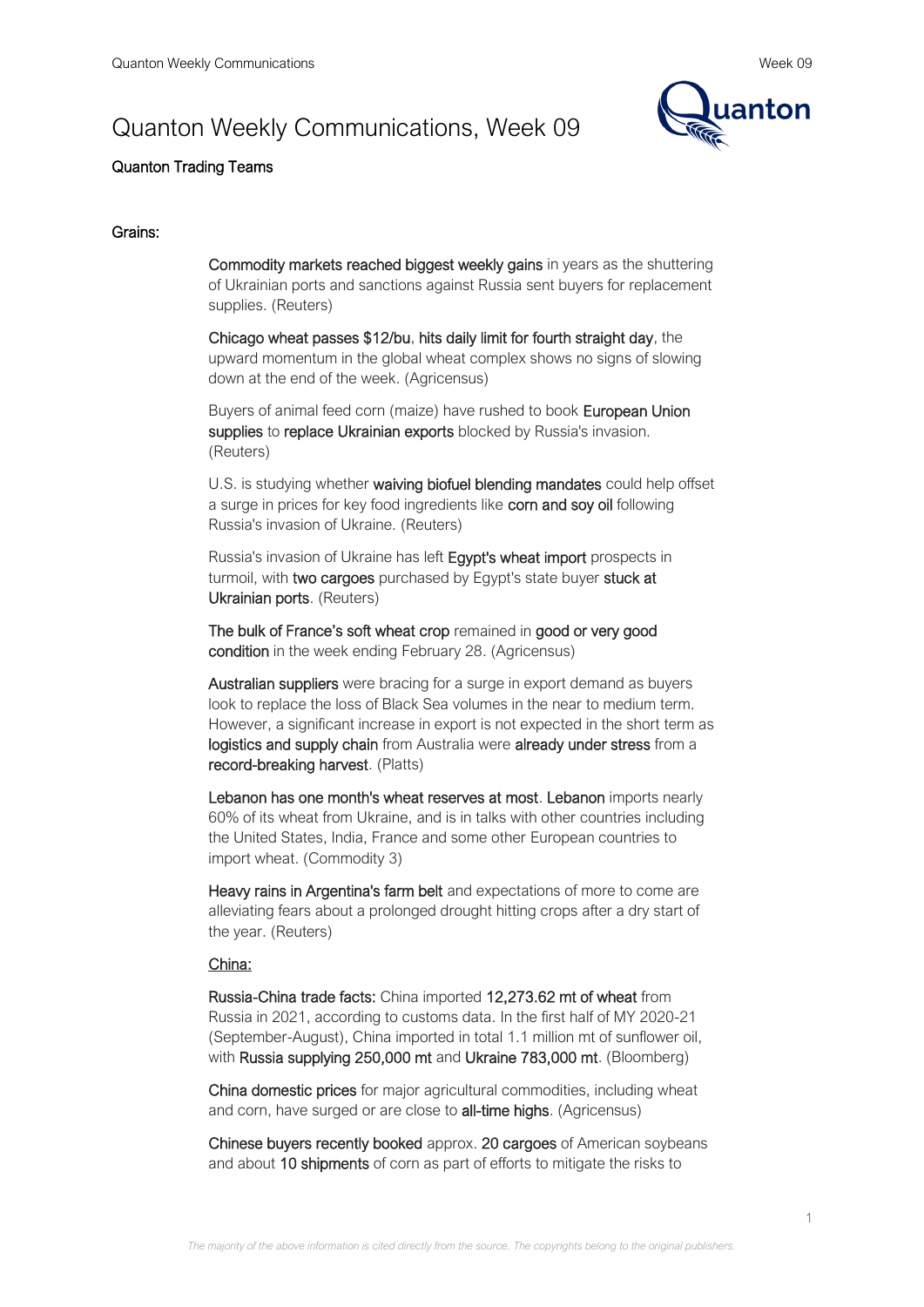commodity supplies from Russia's war in Ukraine and slower harvests in South America. (Bloomberg)

China's wheat prices topped 3,000 yuan per tonne for the first time as the war between two major wheat exporters Russia and Ukraine has fuelled panic in a market. (Reuters)

Struggling Chinese hog breeder Jiangxi Zhengbang Technology has agreed to sell eight of its animal feed units to Beijing Dabeinong Technology for approx. \$320 million. (Reuters)

#### Oilseeds:

Ukrainian top sunflower grower will struggle to plant seeds this year and harvests of other crops already sown will suffer. (Reuters)

India's sunflower oil imports plunged 54% in February from the prior month as shipments from the Black Sea region were hit after Russia's invasion. Anxious buyers, with no clarity on sunflower oil shipments out of Ukraine, are turning to crude palm oil from Malaysia to fulfill demand ahead of monthlong Ramadan. (Platts, Reuters)

India has asked Indonesia to increase palm oil shipments to the country to compensate for a loss of sunflower oil supplies from the Black Sea region due to the Ukraine crisis. (Reuters)

Palm oil has become the costliest among the four major edible oils for the first time as buyers rush to secure replacements for sunflower oil shipments. (Reuters)

Analysts said palm oil stocks in Malaysia will fall 11-18% ahead of the data release from the Malaysian Palm Oil Board. (Agricensus)

CFR China soybean flat price gained 2.4% week on week and 11% month on month to \$742.87/mt, after crossing the \$700/mt mark for the first time since 2018, fuelled by active demand coverage by state-owned importers and lower availability of offers from Brazil. (Platts)

# Coffee:

Coffee traders are seeking advance payment in any new deal to sell beans to Russia as Western sanctions hit the financial system of the world's sixth largest importer. (Reuters)

Colombian coffee production in the first four months of 2021/22 reached 4.3 million bags, down 19% y/y. The country's production could rise to some 13.2 million 60-kg bags in calendar 2022, 5% higher than the 7-year low of 12.5 million produced in 2021. (IHS Markit)

Brazilian coffee farmers sold 32% of the expected 2022/23 output by 8 February, ahead of the 21% seen at this time a year ago but up only 1 percentage point from the previous month. (Safras & Mercado)

US green coffee stocks in port warehouses fell by 37,851 60-kg bags during January 2022 to reach 5,795,841 bags at the end of the month. Stocks were down 0.8% from 5,843,171 bags at the same time in 2021. (IHS Markit)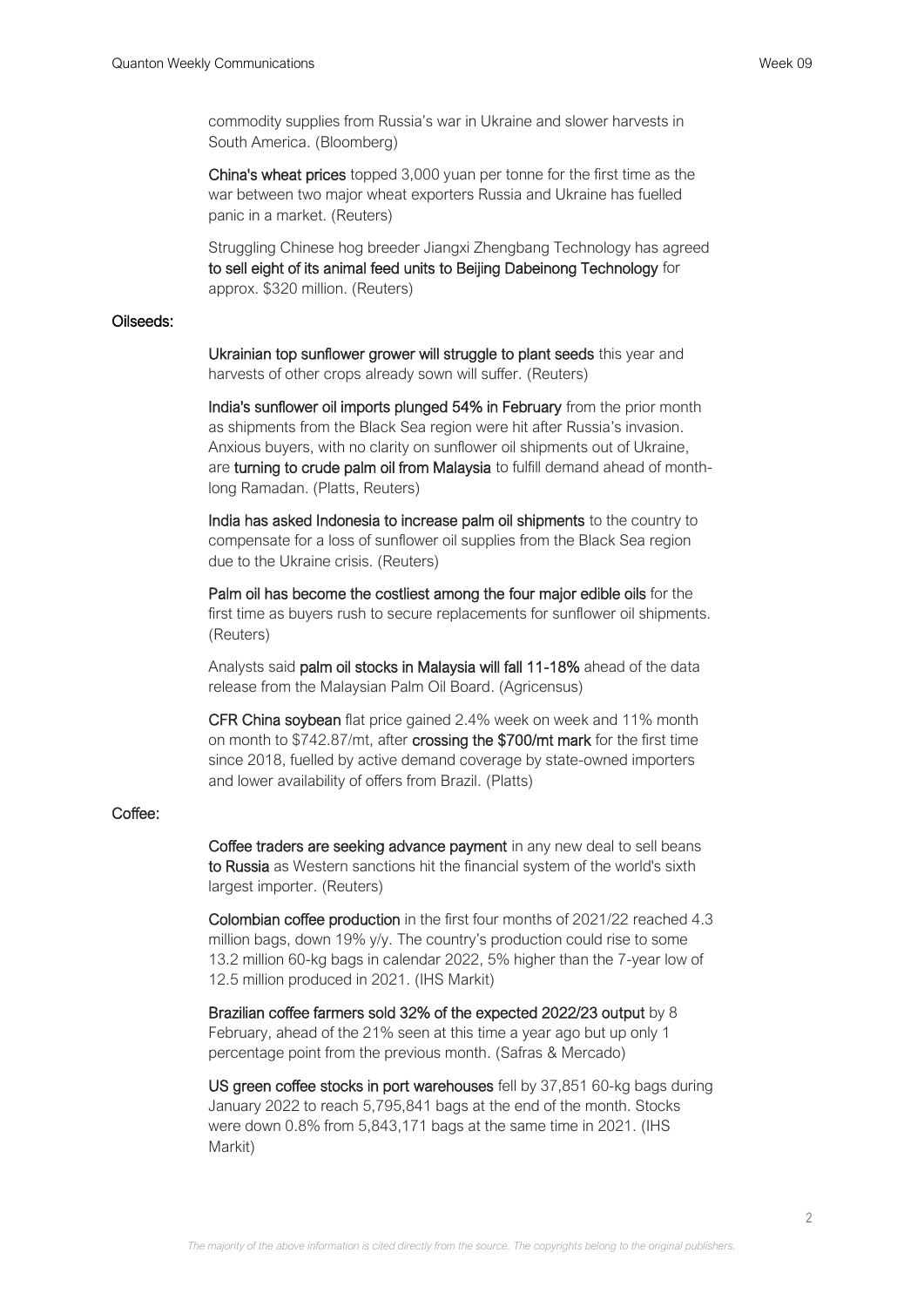Tenderable robusta stocks fell by a further 383 ten-tonne lots to 9,061 (around 1.510 million 60-kg bags) in the three weeks to 8 February. Robusta stocks have fallen by 1.159 million bags since 19 May when they peaked at 16,017 lots. Arabica certified stocks fell to 999,019 bags on February 22, the first time in at least 22 years that exchange stock levels fell below the 1 million-bag mark. (IHS Markit)

Nestlé saw growth of 7.5% in its full-year results, with coffee being the largest contributor. Sales of Starbucks products grew by 17.1% to reach CHF3.1 billion. Starbucks itself, also posted largely positive first quarter results, with net revenues up 19% to \$8.1 billion. (IHS Markit)

Vietnam exported 163,324 tonnes of coffee in January 2022, compared with 169,349 in December and 160,503 in the same month last year. This brought total coffee exports in the first four months of 2021/22 to 539,395 tonnes, up from 475,303 tonnes in the same period a year ago. (IHS Markit)

Brazilian green coffee exports in January 2022 dropped by 14% y/y to 2.905 million 60-kg bags from 3.381 million in the same month last year. This was the lowest volume for the month of January since 2018. (IHS Markit)

Ugandan coffee exports in January 2022 totalled only 402,212 60-kg bags, down 9.8% from 445,920 bags in the same month last year and sharply below the 500,000 bags projected last month. (IHS Markit)

#### Cocoa:

Hot weather and well below-average rains in most of **Ivory Coast's cocoa**growing regions could trim the size and quality of the upcoming mid-crop harvest, farmers said on Monday. (Reuters)

Ivory Coast will launch a pilot project in April to trace cocoa beans from farm to market, aiming to tackle issues such as deforestation and child labour, the head of the West African nation's cocoa regulator said on Thursday. (Reuters)

# Sugar:

Deliveries of raw sugar on the expiry of the March contract on ICE exchange reached 26,383 lots, or 1.34 million tonnes, the largest on record for the March contract. (Reuters)

# World:

Brazilian President Jair Bolsonaro said state-run oil producer Petroleo **Brasileiro SA** could, due to the crisis inflicted by the war in Ukraine, lower its profit to prevent fuel prices from exploding. (Reuters)

Argentina's government will send a bill to deal with the International Monetary Fund (IMF) to restructure over \$40 billion in debt, the head of the lower Chamber of Deputies said. (Reuters)

#### Russia:

Nestle, the world's largest food group, said it has reopened its factories and warehouses in central and western Ukraine in a bid to ensure essential food and drink deliveries in the war-torn country. (Reuters)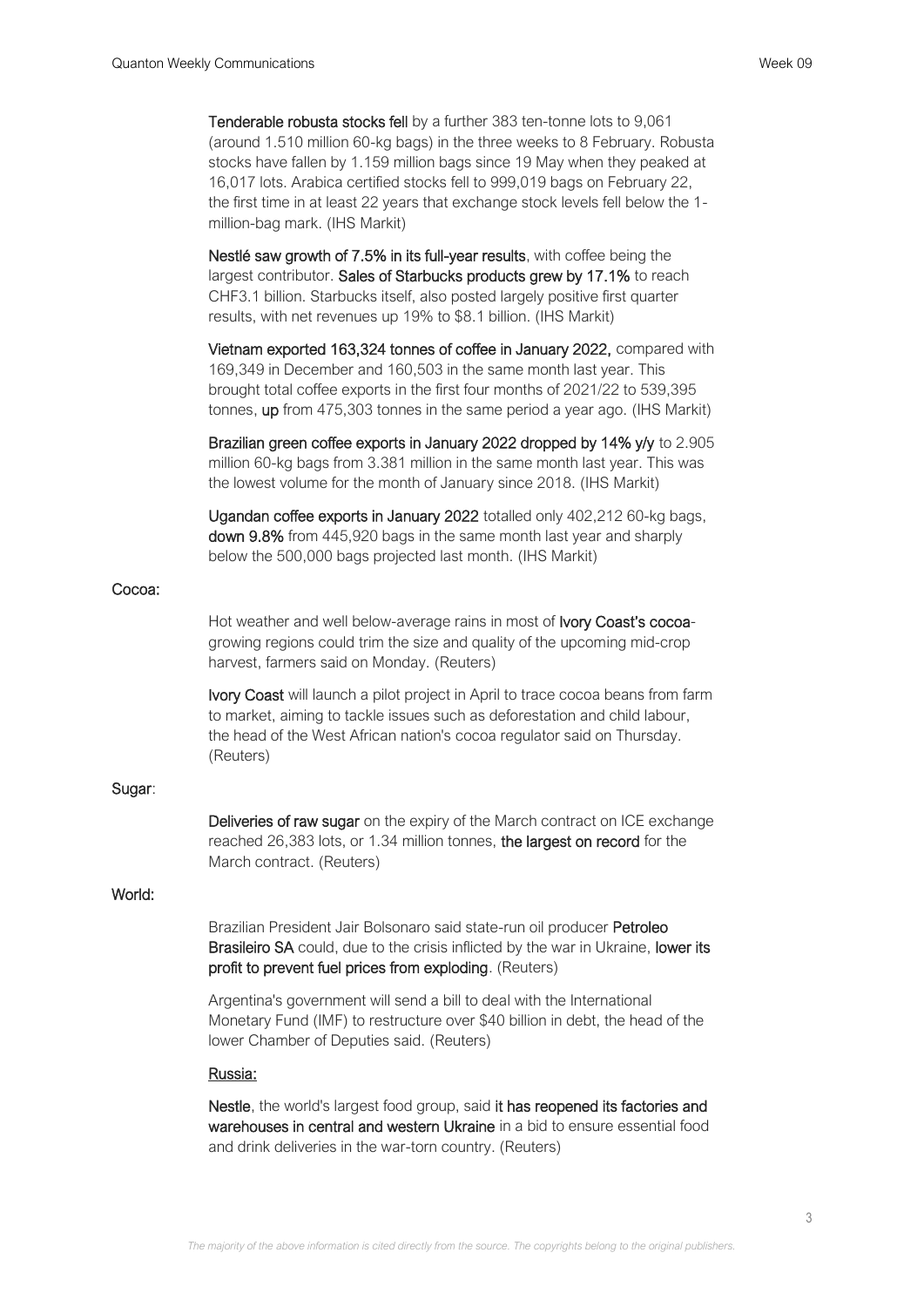Stora Enso has stopped imports and exports to and from Russia as well as production and sales in the country due to its invasion to Ukraine. (Reuters)

**Bunge** said continued conflict in Ukraine and stinging sanctions on Russia could have an "adverse effect" on its operations in the breadbasket region. (Reuters)

Ukraine's Zaporizhzhia nuclear power plant seized by Russian troops. The International Atomic Energy Agency offers assistance would focus on the physical integrity of facilities. (Platts)

# Fertilisers:

Brazil's state-run oil company Petrobras has not called off or altered talks to sell an unfinished fertilizer plant to Russian group Acron even as Russia's invasion of Ukraine has triggered Western sanctions, two Brazilians close to the deal told Reuters on Thursday. (Reuters)

Canada's Nutrien Ltd, the world's biggest fertilizer producer, said Russia's invasion of Ukraine could result in prolonged disruptions to the global supply of potash and nitrogen crop nutrients. (Reuters)

#### Freights:

Ukrainian ports will remain closed until Russia's invasion ends, the head of Ukraine's Maritime Administration said on Monday, adding that the port of Mariupol has sustained damage from Russian shelling. (Reuters)

Since Russia's invasion, a dozen oil-product tankers, a sunflower oil carrier, and 45 bulkers used to transport grains, ore and coal have gotten stuck. At least five merchant ships have been blown up in the region since the attack started. Vessels can't leave Ukrainian waters because there are no harbour pilots to guide them out, according to owners and ship managers. (Bloomberg)

China will reduce benchmark rates of pilotage and shifting charges for vessels running international lines at some key ports by 10% to 15% from their current respective levels. (Reuters)

Panamax Market – an unsurprising slow start this week given world tension and uncertainty created by it. The Atlantic proved to be the most affected by it, all with sizeable corrections on routes P1A and P2A. Asia saw a lethargic opening too; despite healthy-looking demand book most player appear to be in wait and watch mode with little activity reported so far. Some positive signs on FFA during the end of the week.

**Panamax Index**  $-2785$  (up 4.56 % over last week)

Panamax 4 TC – 23,725 (up 4.76 % over last week)

Panamax 5 TC – 25,061 (up 4.54 % over last week)

P2A(Continent / Far East) – 33,418 (up 2.00 % over last week)

P6A (Singapore/ ECSA RV) – 27,255 (up 7.96 % over last week)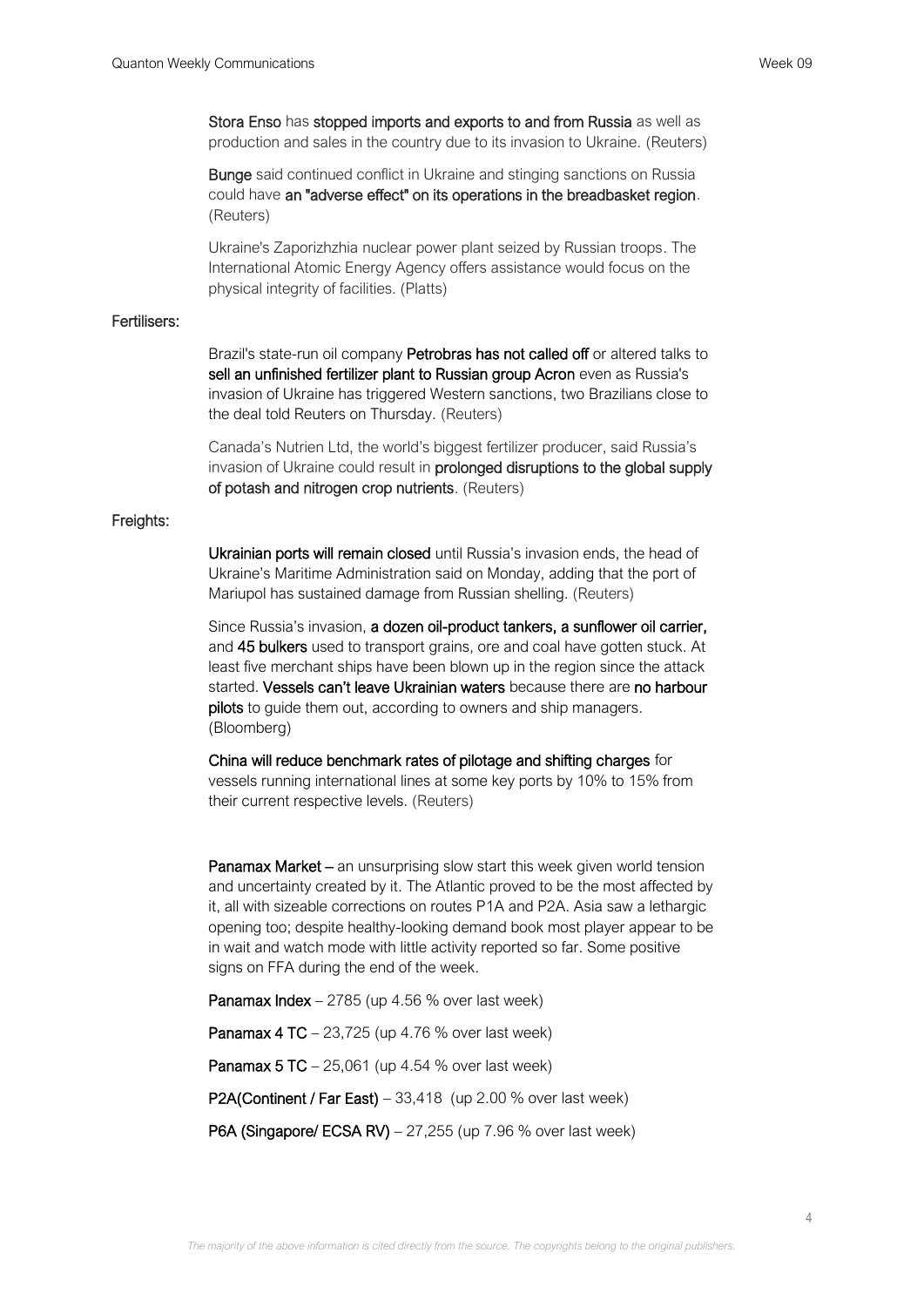Supramax Market – The overall market trended sideways whilst although it firmed in South America. The Mediterranean is soft and many owners refused to trade Black Sea. On the other side, paper went up 1500 on Q2 and people are still optimistic even if paper went down heavily yesterday. The workhorse of the market is still the Pacific where market went up today.

BSI 10TC – 28,450 (up 6.55 % over last week)

S1B (Canakkale via Med-Bsea/China-S.Korea) – 21,300 (down 36.05 % over last week)

S4B (Skaw-Passero/ USG) – 13,984 (down 39.00 % over last week)

**BHSI 7 TC** – 25,074 (up 3.08 % over last week)

HS1 (Cont med-ECSA) – 13,286 (down 15.59 % over last week)

HS3 (ECSA/Cont-Med) – 226972 (up 13.26 % over last week)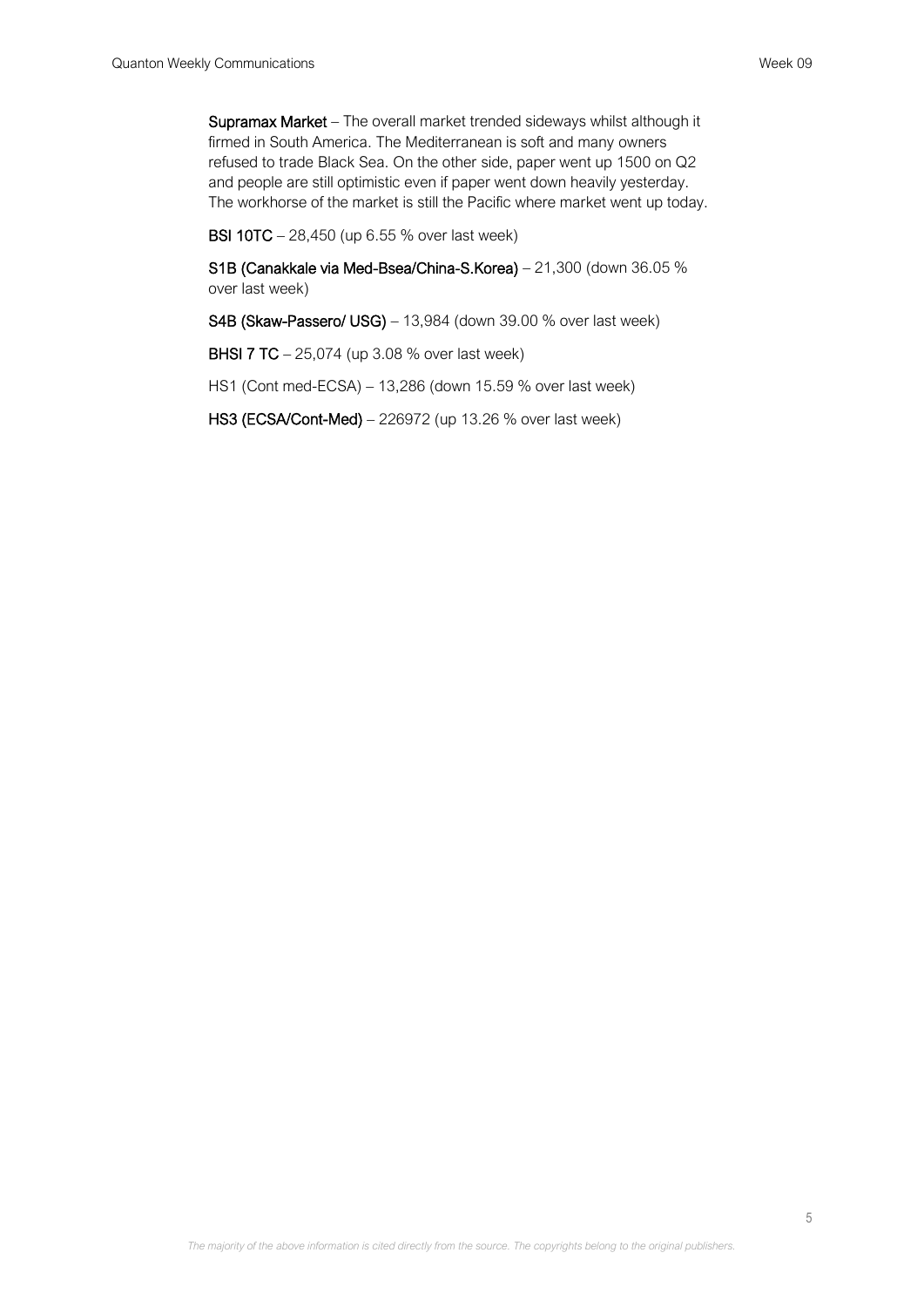#### Tenders:

Jordan tenders for:

- wheat 120,000 mt, shipment May-Jul
- barley 120,000 mt, shipment Jul-Sep

#### Bangladesh tenders for:

- wheat 50,000 mt

# Taiwan's MFIG bought corn:

- 65,000 mt x 2, US/Argentina

# South Korea's NOFI bought corn:

- 207,000 mt, Black Sea origin excluded

# South Korea's KFA bought corn:

- 134,000 mt, Dreyfus and CHS.

# Tunisia's ODC bought Durum wheat:

- 25,000 mt x 4, Casillo, 634.89 USD/mt C&F

# Algeria OAIC bought Durum wheat:

- 250,000 mt, 625 - 630 USD/mt C&F

# Turkey TMO bought 335,000 mt wheat:

| Iskenderun:                   | 25,000 mt 13.5% EXW 408.90 USD/mt, Kibar      |
|-------------------------------|-----------------------------------------------|
|                               | 25,000 mt 12.5% EXW 410.80 USD/mt, Aston      |
|                               | 25,000 mt 13.5% EXW 414.80 USD/mt, Aston      |
| Mersin:                       | 25,000 mt 12.5% EXW 442.80 USD/mt, Grain Star |
|                               | 50,000 mt 13.5% EXW 447.00 USD/mt, Erser      |
| Derince                       | 25,000 mt 13.5% EXW 470.80 USD/mt, Erser      |
| Telordag                      | 25,000 mt 13.5% EXW 449.00 USD/mt, Erser      |
|                               | 25,000 mt 13.5% EXW 451.70 USD/mt, Yayla      |
| <b>Bandima</b>                | 25,000 mt 12.5% EXW 420.00 USD/mt, Aston      |
|                               | 25,000 mt 13.5% EXW 464.90 USD/mt, Yayla      |
| Izmir                         | 25,000 mt 12.5% EXW 437.90 USD/mt, Yayla      |
|                               | 25,000 mt 12.5% 517.00 USD/mt, Olam           |
| Samsun                        | 25,000 mt 12.5% 439.00 USD/mt, Tiryaki        |
| Trabzon                       | 20,000 mt 13.5% EXW 449.00 USD/mt, Tiryaki    |
| <end document="" of=""></end> |                                               |